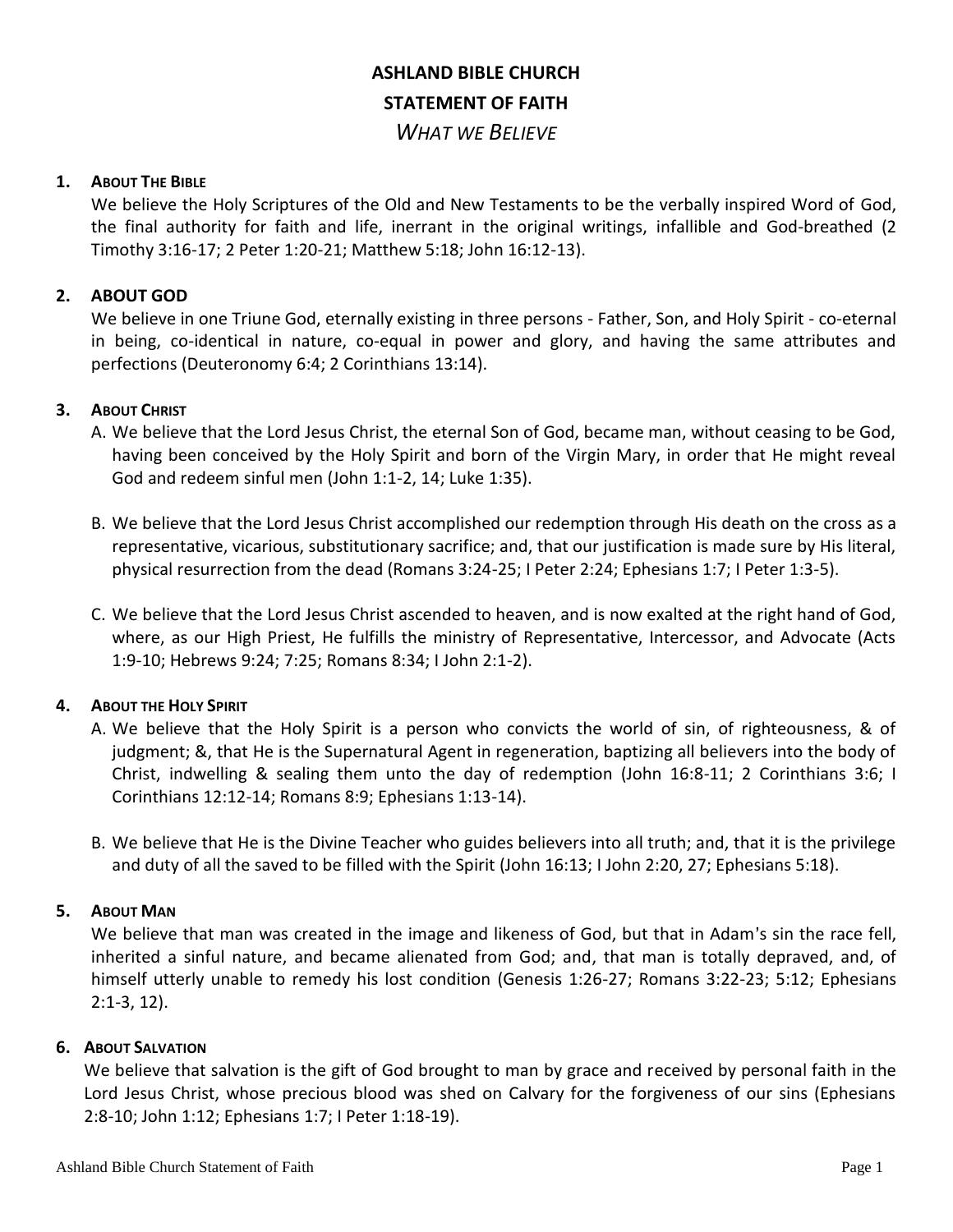## **7. ABOUT ETERNAL SECURITY & ASSURANCE OF BELIEVERS**

- A. We believe that all the redeemed, once saved, are kept by God's power and are thus secure in Christ forever (John 6:37-40; 10:27-30; Romans 8:1, 38-39; I Corinthians 1:4-8; I Peter 1:5).
- B. We believe that it is the privilege of believers to rejoice in the assurance of their salvation through the testimony of God's Word; which, however, clearly forbids the use of Christian liberty as an occasion to the flesh (Romans 13:13-14; Galatians 5:13; Titus 2:11-15).

## **8. ABOUT THE TWO NATURES OF THE BELIEVER**

We believe that every saved person possesses two natures, with provision made for victory of the new nature over the old nature through the power of the indwelling Holy Spirit;&, that all claims to the eradication of the old nature in this life are unscriptural (Romans 6:13; 8:12-13; Galatians 5:16-25; Ephesians 4:22-24; Colossians 3:10; I Pt. 1:14-16; I John 3:5-9).

#### **9. ABOUT SEPARATION**

We believe that all the saved should live in such a manner as not to bring reproach upon their Savior and Lord (2 Timothy 3:1-5; Romans 12:1-2; 14:13; I John 2:15-17; 2 John 9-11; 2 Corinthians 6:14-7:1).

## **10. ABOUT MISSIONS**

We believe that it is the obligation of the saved to witness by life and by word to the truth of Holy Scripture and to seek to proclaim the Gospel to all mankind (Mark 16:15; Acts 1:8; 2 Corinthians 5:19-20).

## **11. ABOUT SPIRITUAL GIFT**

- A. We believe that God is sovereign in the bestowment of all His gifts; and, that the gifts of evangelists, pastors, and teachers are sufficient for the perfecting of the saints today; and, that speaking in tongues and the working of sign miracles gradually ceased as the New Testament Scriptures were completed and their authority became established (I Corinthians 12:4-11; 2 Corinthians 12:12; Ephesians 4:7-12).
- B. We believe that God does hear and answer the prayer of faith, in accord with His own will, for the sick and afflicted (John 15:7; I John 5:14-15).

# **12. ABOUT THE CHURCH**

- A. We believe that the Church, which is the body and the espoused bride of Christ, is a spiritual organism made up of all born-again persons of this present age (Ephesians 1:22-23; 5:25-27; I Corinthians 12:12-14; 2 Corinthians 11:2).
- B. We believe that the establishment and continuance of local churches is clearly taught and defined in the New Testament Scriptures (Acts 14:27; 20:17, 28-32; I Timothy 3:1-13; Titus 1:5-11).
- C. We believe in the autonomy of the local church free of any external authority or control (Acts 13:1-4; 15:19-31; 20:28; Romans 16:1, 4; I Corinthians 3:9, 16; 5:4-7, 13; I Peter 5:1-4).
- D. We recognize the ordinances of water baptism and the Lord's supper as a scriptural means of testimony for the church in this age (Matthew 28:19-20; Acts 2:41-42; 18:8; I Corinthians 11:23-26).
- E. We believe that the biblical offices of pastor and elder in the church, or their equivalents, are restricted to biblically qualified men (1 Timothy 2:12; 3:1-7; Titus 1:5-9).